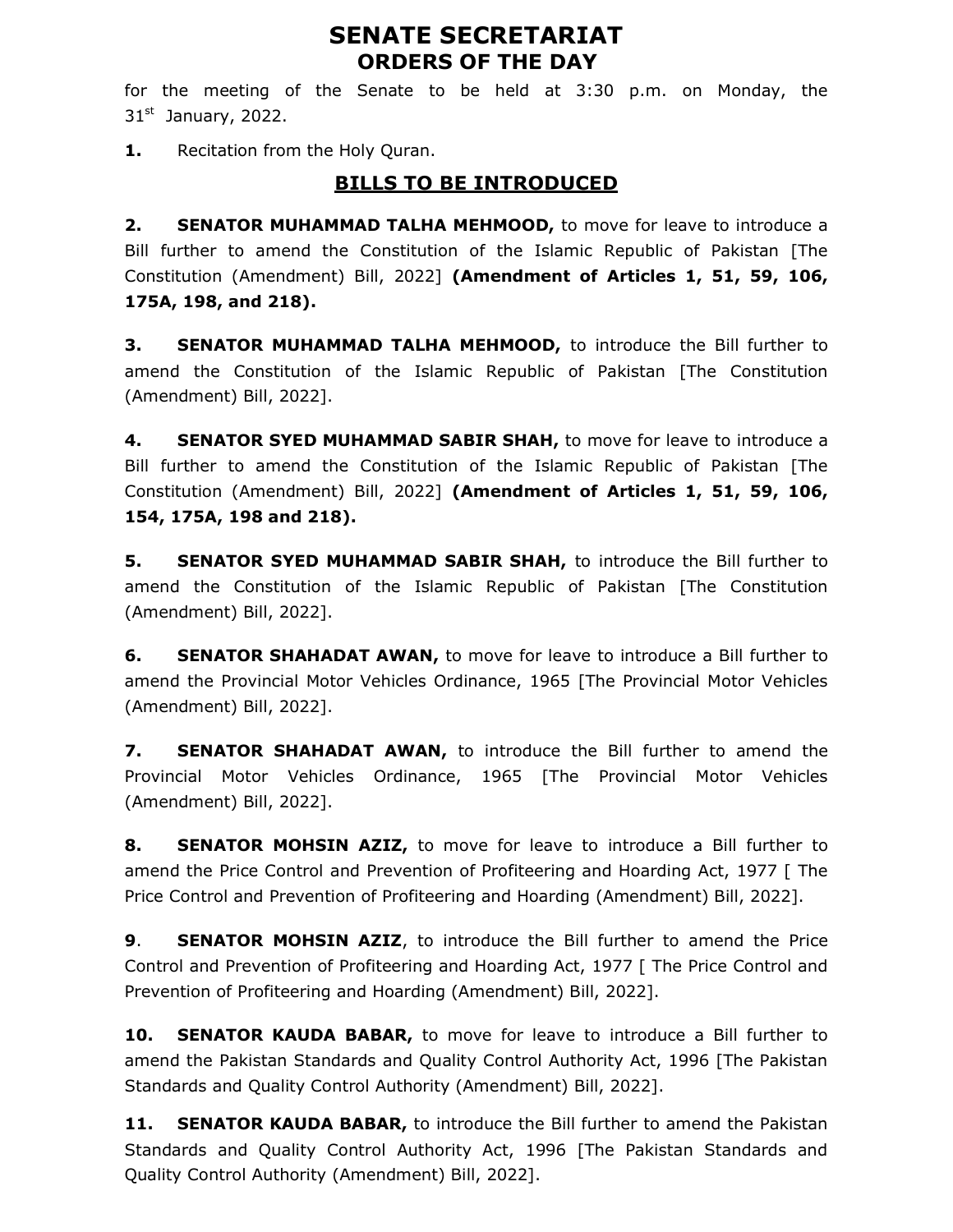12. SENATOR SALEEM MANDVIWALLA, to move for leave to introduce a Bill to amend the Protection of Journalists and Media Professionals Act, 2021 [The Protection of Journalists and Media Professionals (Amendment) Bill, 2022].

13. SENATOR SALEEM MANDVIWALLA, to introduce the Bill to amend the Protection of Journalists and Media Professionals Act, 2021 [The Protection of Journalists and Media Professionals (Amendment) Bill, 2022].

#### **MOTIONS** [Under Rule 218]

**14. SENATOR MUSHTAQ AHMED,** to move that the House may discuss the performance of Cyber Crime wing of FIA with respect to increasing incidents of Cyber Crimes in the country.

**15. SENATOR DR. ZARQA SUHARWARDY TAIMUR, to move that the House may** discuss the efficacy of plea-bargain and voluntary disclosure instruments employed by the NAB over last two years in its fight against corruption.

16. SENATOR SHERRY REHMAN, to move that the House may discuss the current alarming rise in unemployment across the country.

### RESOLUTIONS

17. SENATORS QURATULAIN MARRI, SEEMEE EZDI, FAISAL SALEEM REHMAN, ZEESHAN KHAN ZADA AND HIDAYATULLAH KHAN, to move the following resolution:-

"The Senate of Pakistan recognizes the significance of Parliamentary Diplomacy in relation to smooth and efficient conduct of parliamentary relations and forging socioeconomic, political, strategic and cultural contacts amongst the Parliaments in general and States in particular in pursuance to the national interest.

The Senate of Pakistan further acknowledges the vital role played by the Honorable Members of Parliament in raising voices on issues of common interests through effective participation in bilateral and multilateral parliamentary fora including International Parliamentary Union, Parliamentary Union of Islamic Countries, Commonwealth Parliamentary Association and Asian Parliamentary Assembly.

The House therefore recommends that Members of Parliament who have been accredited / designated by the Foreign Governments be appointed as Honorary Consul General of particular country in Pakistan with a view to strengthen the existing people to people contact and improve bilateral / multilateral relations in above areas."

### 18. SENATOR ZEESHAN KHAN ZADA, to move the following resolution:-

"The Senate of Pakistan is cognizant of the importance of rail connectivity amongst the neighboring countries for revenue generation, promotion of business and tourism. The House recommends that the Government should take steps for running passenger/freight trains between Quetta and Zahidan to facilitate travelling of ziareen, tourists and business community from Pakistan to Iran and boost trade on the analogy of recently resumed freight service from Pakistan to Turkey via Iran."